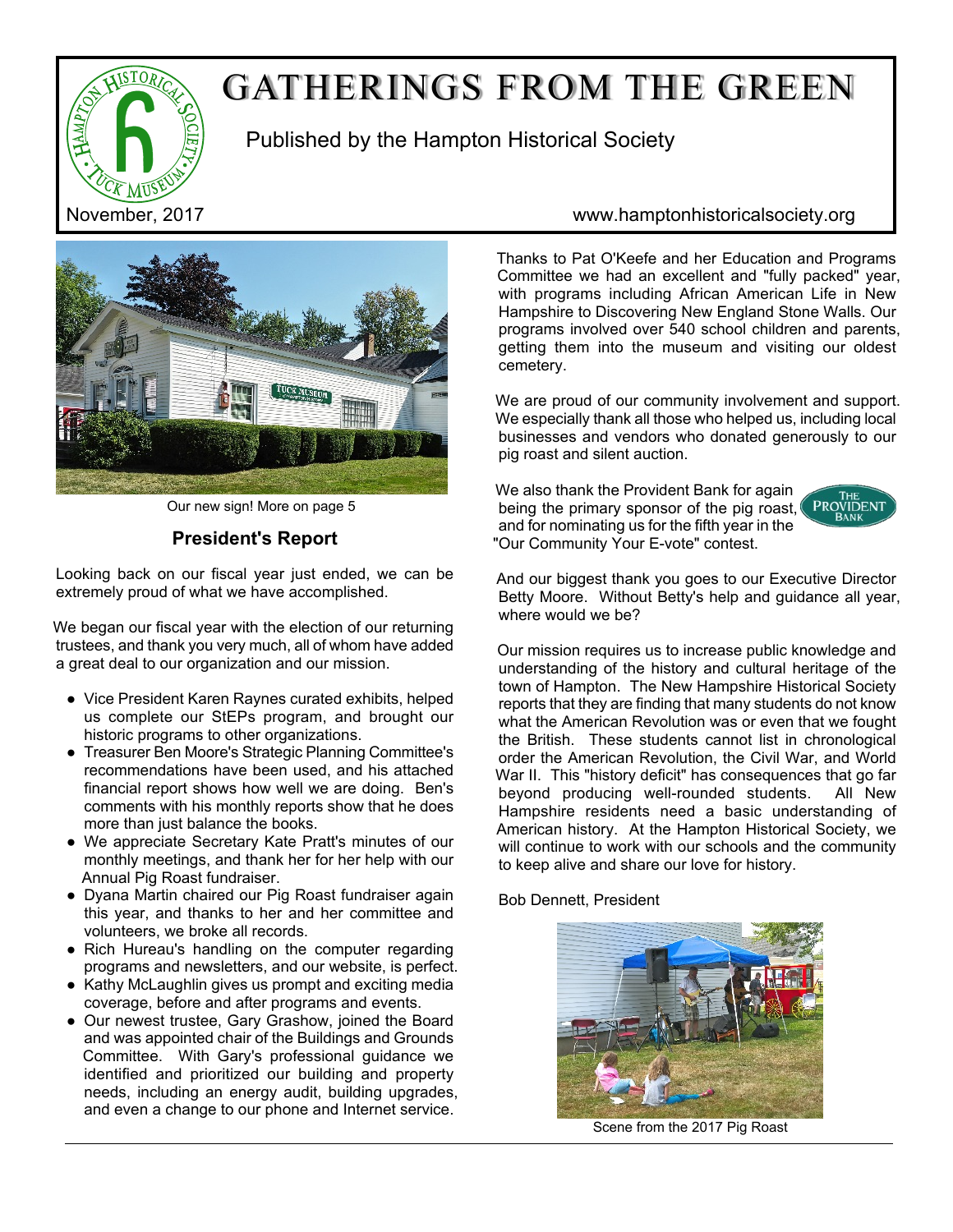## **Executive Director's Report**

Each year when I write this report I am amazed when I look at the activity at the Tuck Museum; between visitors, school programs, and community programs we have much to report to the membership. Here is a brief overview of the highlights of 2016-17:

**Continuing local history research –** We assisted Donna Horton from First Baptist Church in researching their history for their 200th anniversary. Donna became "one of us" for the better part of the year. Candy Stellmach presented the museum with indexes to the Congregational Church records and other research projects that she has been working on for the past few years. Bill Keating oversaw the interviews of Harold Fernald and Arthur Moody through our oral history project.

**Showcasing the collection** – Vicepresident, Karen Raynes, curated an exhibit on Hampton during World War I (one part is shown at right). Over fifty people attended the opening which even featured food served during the war. As an offshoot from her research and exhibit, Karen and Mike Garland made a video which will be shown on Veterans Day at the American



Legion Hall. Karen also represented us well as she was asked to be a presenter at the Portsmouth Historic House Symposium with her "Queens of the Beach" project that she and Cheryl Lassiter developed. They also did a special presentation of the project in July in conjunction with the 2017 Miss Hampton Beach contest.

**Creating a better museum** – Gary Grashow, Buildings and Grounds Chair, and his crew did a great job of keeping the museum in great condition. The StEPs program continued looking specifically at how the organization is structured and managed. The Strategic Planning Committee led by Ben Moore keeps us focused on the future, and the recommendations are currently being reviewed by the Trustees.

**Caring for the collection – In the fall of 2016, former** history teacher and local history expert Harold Fernald donated another 30 boxes of local and NH history research and over 2000 slides. Ed Baechtold has charge of the project and is putting the highlights of the collection into an electronic format. We have a core group of faithful volunteers who give tours, work on the collection, and manage specialty projects including Elly Becotte, Carol Keating, Linda Metcalf, Diane Riley, Rich Hureau, Mike Angelari, Mary Ertl and Ben Moore. Ann Carnaby, and Elizabeth and Doug Aykroyd provide additional collection expertise.

**Having fun** – Between school programs led by Pat O'Keefe and Sammi Moe and adult programming also overseen by Pat, we have had several interesting projects – like our ornament making class and a basket weaving class. Our History Reading Group led by librarian Barbara Tosiano covered subjects from the early 20th century to the Eisenhower years. The group meets 3-4 times a year and over 25 people participate in the discussions which are lively and thought provoking.

**Spreading the news** – Thanks to Kathy McLaughlin, we have publicity throughout the seacoast. Liz Premo provides our Facebook presence and Rich Hureau keeps our website up to date, as well as sending out his famous e-blasts. Cheryl Lassiter provides a peek into local history with her monthly column in the Hampton Union, which draws heavily on research through the museum's archives and photographs.

But none of this would be possible without members! Thank you for being part of this wonderful organization and providing the financial support needed to do all these projects. By the time I finish writing this report I am so proud of our museum and all the people that work so hard to keep it fresh and vibrant. It is an honor to be associated with this group!

Betty Moore

## **Announcing a New Volunteer Coordinator for the Tuck Museum**

One of the suggestions from the 2017 Strategic Plan was the creation of a Volunteer Coordinator position. Sammi Moe has agreed to take on this assignment. As a former president and secretary of the Society, former chair of the Education Committee, Program Committee member and long-time volunteer for many of our special events – she brings the knowledge of the organization needed to help bring new volunteers into the fold and make them feel welcome.

If you have a few extra hours to spare per week, month or for a one-off project we have a variety of volunteer jobs available from gardening to building maintenance and collection care to working with visitors. Call 929-0781 and leave a message; email info@hamptonhistoricalsociety.org or text 603-682-0118 and we will find a place for you!

#### **Mission**

The mission of the Hampton Historical Society is to increase public knowledge and understanding of the history and cultural heritage of the town of Hampton, New Hampshire, from its earliest inhabitants to the present generation. We will communicate that history through an active museum, educational programs, and a resource library.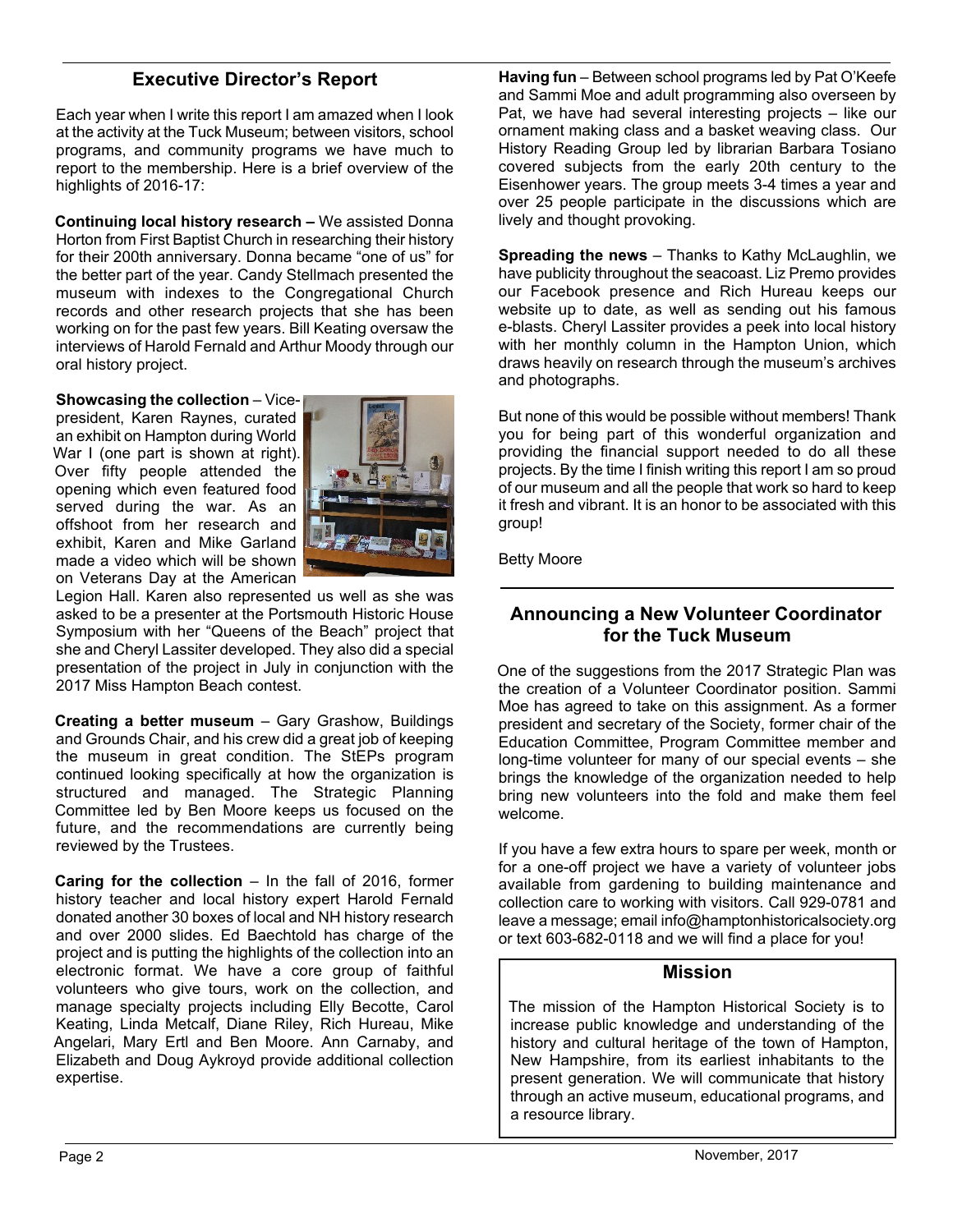## **Taking StEPs To Help Build a Strong Museum**



Betty Moore, Ben Moore, Blake Chichester, Gary Grashow

After two years, with the help of HHS trustees, volunteers, and members, we have completed the self evaluation process of our organization using StEPs, Standards and Excellence Program for historical organizations, as a tool to improve and set goals in maintaining a vibrant, sustaining history organization.

We have completed the six sections of the StEPs program: 1. Mission, Vision and Governance; 2. Audience; 3. Interpretation; 4. Stewardship of Collections; 5. Stewardship of Historic Structures and Landscapes; 6. Management.

Now that we have gathered a body of information from our discussions, we will be able to address concerns and set up practices that will help us do what we already do well even better: preserving, connecting, and sharing the history and cultural heritage of Hampton, New Hampshire.

We have been awarded a gold certificate in the StEPs Audience section. As we continue to interpret and implement what we have learned from our evaluations, we will be going for the gold in all other StEPs sections.

Many thanks to the people who participated in the last two years with the StEPs evaluation process:

Betty Moore, Bob Dennett, Elizabeth Aykroyd, Mary Ertl, Josh Silveira, Kathy McLaughlin, Lisa Grashow, Lori Cotter, Elly Becotte, Mark McFarlin, Jillian Holmberg, Diane Riley, Ed Baechtold, Carol Keating, Ben Moore, Blake Chichester, Gary Grashow, and Linda Metcalf.

This is a process that takes time and effort but in the long run will show the benefit of time well spent for our museum's future.

Karen Raynes, StEPs manager

### **STATEMENT OF ACTIVITIES 12 months ended October 31, 2017 Unaudited**

| <b>Operating Account</b><br>Revenues, Gains, Other Support<br>Dues<br>Donations - unrestricted<br>Museum Gift Shop Sales<br>Fundraising<br>Interest and Investment<br><b>Endowment Funds income</b>                                                                   | \$4,535<br>10,781<br>1,274<br>26,638<br>11,072<br>2,149         |
|-----------------------------------------------------------------------------------------------------------------------------------------------------------------------------------------------------------------------------------------------------------------------|-----------------------------------------------------------------|
| Programs & Other                                                                                                                                                                                                                                                      | 870                                                             |
| <b>Total Revenues and Support</b>                                                                                                                                                                                                                                     | 57,319                                                          |
| <b>Expenses and Losses</b><br><b>Tuck Museum Program</b><br><b>Buildings and Grounds</b><br><b>Public Programs</b><br><b>Publicity and Website</b><br>Membership & Newsletters<br><b>Fundraising expenses</b><br>Gift shop purchases<br><b>Management and General</b> | 3,462<br>14,848<br>1,152<br>405<br>2,290<br>4,258<br>323<br>623 |
| <b>Total Expenses</b>                                                                                                                                                                                                                                                 | 27,361                                                          |
| <b>Change in Unrestricted Net Assets</b>                                                                                                                                                                                                                              |                                                                 |
| Restricted donations received<br>Restricted donations expended                                                                                                                                                                                                        | 0<br>0                                                          |
| Net change in liquid assets                                                                                                                                                                                                                                           | 29,958                                                          |
| <b>Liquid Assets, Beginning of Year</b>                                                                                                                                                                                                                               | 145,649                                                         |
| <b>Liquid Assets, End of Period</b>                                                                                                                                                                                                                                   | \$175,607                                                       |

## **Treasurer's Report**

We had a good year with our fund raising activities, and expenses were kept to budget. We maintained our financial strength.

Ben Moore

## **Audit Committee**

Thanks go to Tom Bridge for his services as auditor for the financial statements of the Society. In an effort to share our financial results with the membership and public our IRS filing, Form 990, will be available on the web site, www.hamptonhistoricalsociety.org.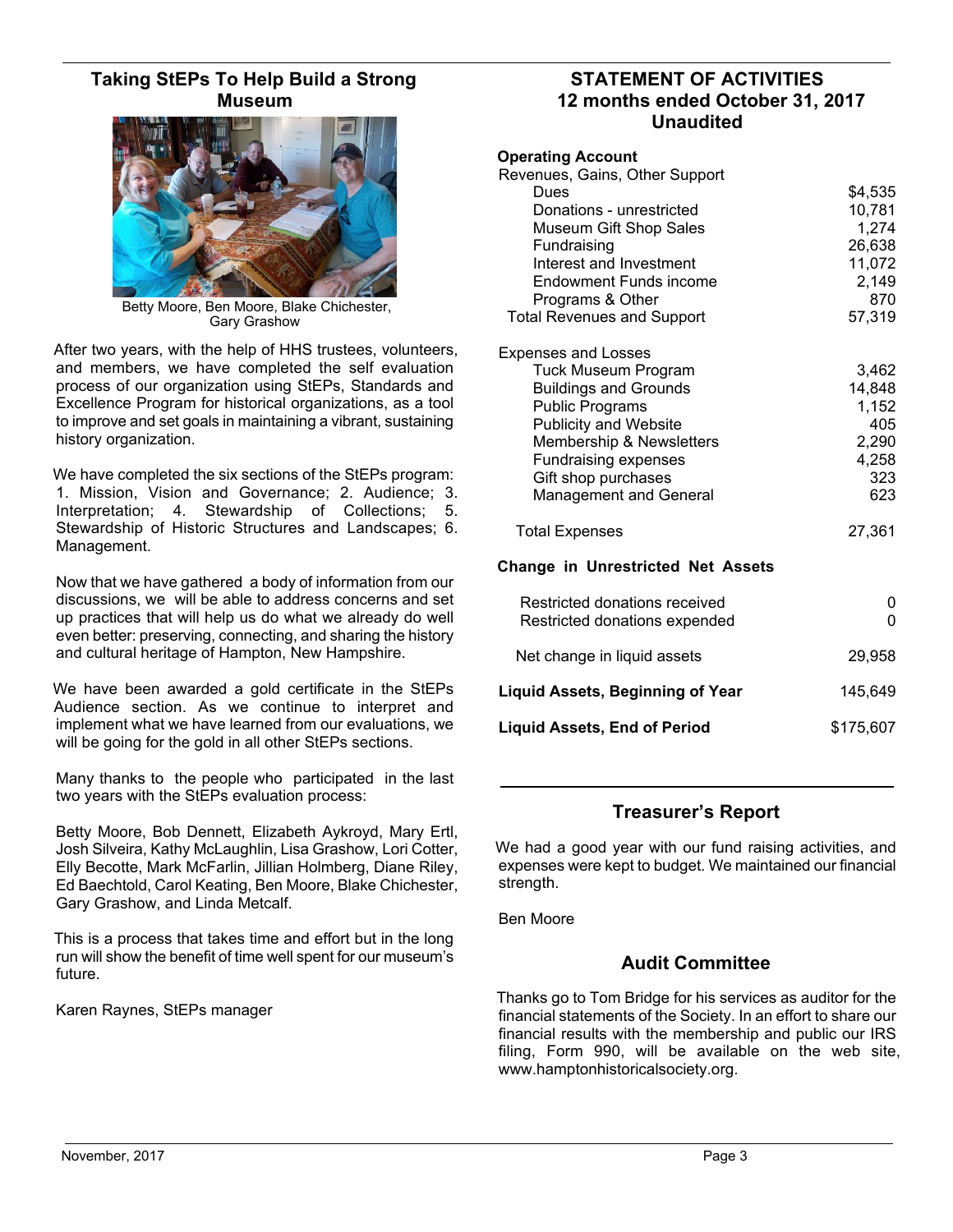## **Membership Committee Report**

Membership fees and additional donations in our annual appeal continue to contribute significantly to our operating budget. Membership dues for the fiscal year just ending total \$4,490 with accompanying membership donations of \$6,495. There are 444 members on our mailing list. Of these, 128 are Life members, 12 are Complimentary members, and 304 are Family, Senior, Senior Couple, Individual, and Business memberships. The renewal rate is 69%. In addition, of the total membership, there are six new members this year.

Linda Metcalf

#### **Communications Committee Report**

We made several major additions to our website:

- Digitized versions of the Hampton Personal Property Books from 1837- 1974
- 90<sup>th</sup> Anniversary Posters in web format for easy online reading

In last year's report, I enthusiastically stated, "We saved some money by not having to buy a new computer… We fixed the problem by replacing Windows 7 with Windows 10. Yes, sometimes it actually helps!" Well, it didn't help enough - we purchased a new computer this year.

We also upgraded our telephone and Internet connections by establishing service with Comcast. This provides much faster WiFi access for volunteers and visitors at the museum, and we can actually hear someone when they call us now (!).

Rich Hureau

## **Education Committee Report**

The Education Committee has been taken under the wings of the Program Committee.

Pat O'Keefe continues to do the Ox Cart Man Interpretation with 1st graders from Center and Sacred Heart Schools. The program is held in the barn. She also portrays Goody Moulton with the Traveling Trunk with 2nd graders in their classrooms at Center School.

Sammi Moe assists with the arrangements and at program events when she is available. Thank you to Bill Keating who assisted as our farmer last October. This October, the 1st grade teachers asked if the Ox Cart Man program might be held in April 2018, as that time better suits a curriculum unit on "Past and Present."

Our Pine Grove Cemetery and Museum Morning programs welcomes 3rd graders in May/June.

Betty Moore does a program with North Hampton 4th grades which includes a visit to the barn and the schoolhouse, and a PowerPoint presentation on North Hampton history.

Thank you to all who volunteered for these programs. It is my hope to hold a volunteer workshop in the spring for those who'd like to help with the Cemetery and/or Museum days, in order to encourage new volunteers and help all to be comfortable as an education volunteer. Watch for it!

Ox Cart Man: approx. 150 students

Goody Moulton Traveling Trunk: approx. 130 students Pine Grove Cemetery Visit: approx. 130 students Museum Morning Visit: approx. 130 students North Hampton 4th Grade Museum visit: 60 students

Pat O'Keefe

## **Program Committee Report**

The 2016-17 Program Committee consisted of Pat O'Keefe (Chair), Sammi Moe, Betty Moore, and Karen Raynes.

A fully packed year of programs (number in parens denotes attendance):

- April *Windows into African American Life in New Hampshire* with Deborah Knowlton and Michelle Sherburne (40)
- May *Color Me Included* Walking Tour with Deborah Knowlton (15)
- June *Life on 17th Century New Hampshire's Coastal Frontier* with Neill dePaoli, NH Humanities (43)
- August *Creative Feast: Recipes from Colonial New England* with Liz Barber, in Conjunction with Library and Garden Club (64)
- September *The Last Run: A Tale of Rum Running in New Hampshire* with Stephen Clarkson (25)
- October *Discovering New England Stone Walls* with Kevin Gardner (NH Humanities); pictures on page 5
- November *Hampton Voices from World War I* with Karen Raynes and Mike Garland (American Legion Hall; Lane Library); more info on page 5

We are well underway with our program schedule for 2018, which we will finalize in November (see page 8 for a preliminary schedule).

Many thanks to Betty, Sammi and Karen whose creativity and hard work helped make our programs a success, and to those who provided refreshments and help set up for our events.

Pat O'Keefe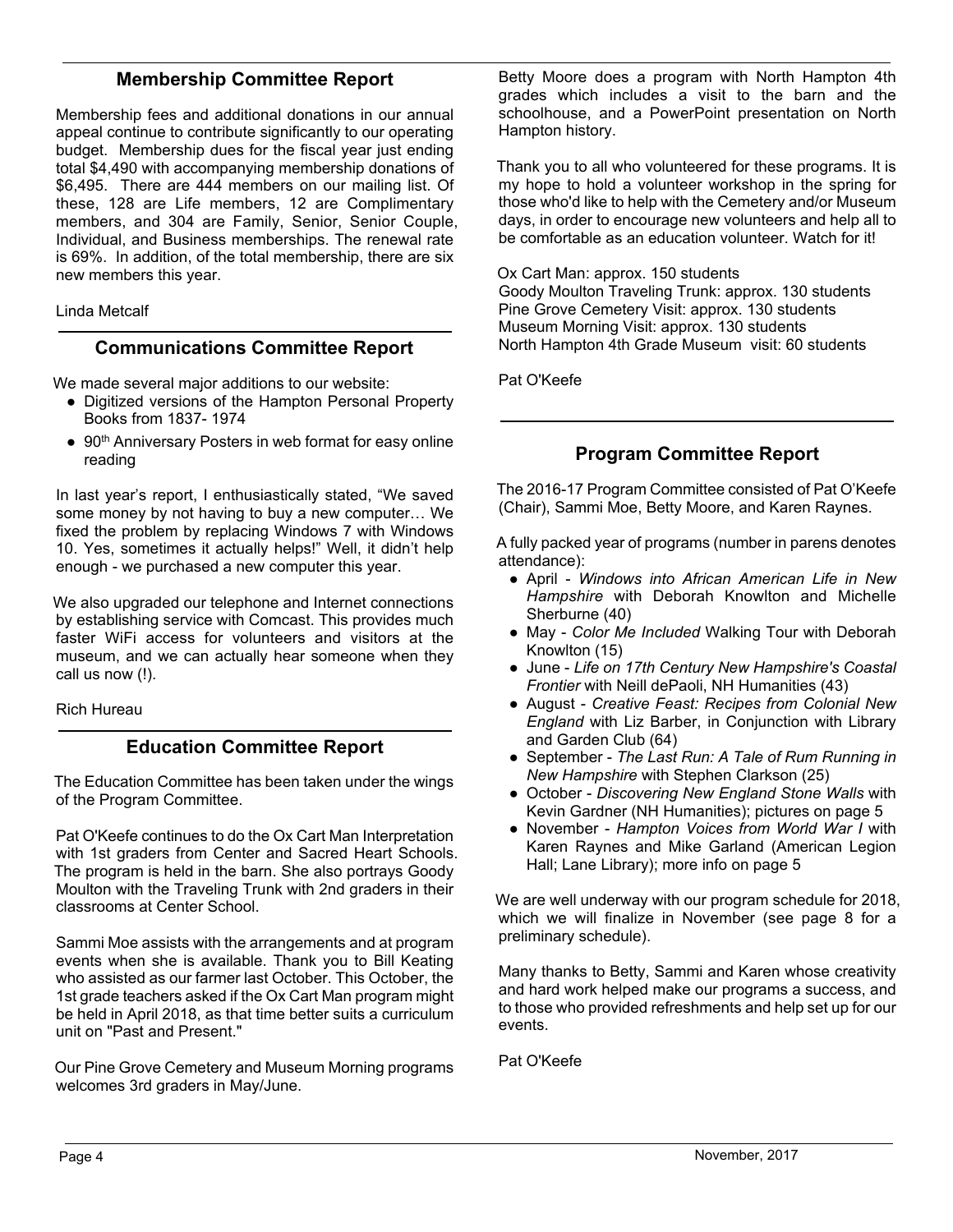# **Buildings and Grounds Committee Report**

The Museum's heating system received long overdue service. Cleaning the boiler, along with installing new refractory lining and new jacket insulation, saved energy and brought immediate savings.



The Board elected to have an energy audit done. Terry Grube of Seacoast Inspections made recommendations that once completed will result in reduced energy use. Terry donated his services.

There was plenty of snow last winter; special thanks to Blake Chichester for his help shoveling.

Comcast is now providing our phone and Internet service.

The Buildings and Grounds Committee was reestablished. A storm door was installed; repairs were made to the ramp outside; barn doors and fire

museum doors were painted; the cottage porch ceiling was painted; a new insulated water heater jacket was installed; and structural repairs were made in the museum basement. The pung is no longer taking up space in the workshop. Its new home is in the barn, hanging from the roof framing.



Thanks to the Buildings and Grounds Committee members for jobs well done: Mike Stiers, Mike Compos, Blake Chichester, Ben Moore, Bill Keating, Ken Lobdell, Bob Dennett, and Donnie Walker.

Gary Grashow

These pictures show the Buildings and Grounds volunteers installing the new sign, using their new hammers!



# **Kevin Gardner Builds a Wall**

As part of his *Discovering New England Stone Walls* talk in October, Kevin Gardner demonstrated the techniques used to actually build such walls. Below are two pictures showing the beginning and end of the process.





# *Hampton Voices from World War I* **Video**

On Veterans' Day, 2017, the video *Hampton Voices from WWI* was premiered at the American Legion Hall and later that day at the Lane Library. It was created by Karen Raynes (HHS VP) and Mike Garland.



You can view the 38 minute video on YouTube at this address: **https://youtu.be/7FU9\_31Di0M** or click the poster above right if you are viewing this as a PDF. It will also be available soon on Channel 22.

November, 2017 **Page 5**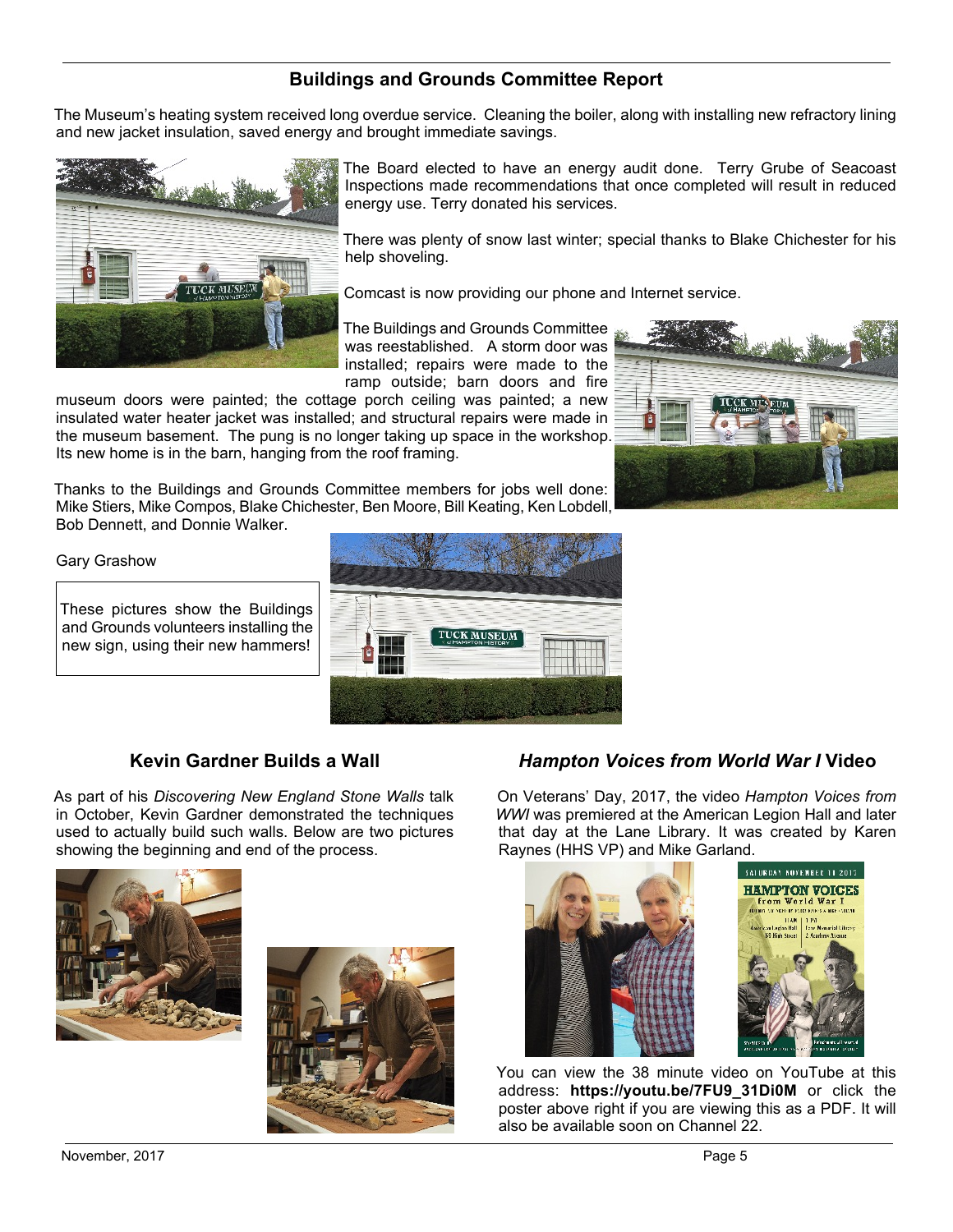## **2016 - 2017 Volunteers**

#### **Over 100 Hours**

Eleanor Becotte Robert Dennett Gary Grashow Rich Hureau Carol Keating Kathy McLaughlin

Mike Angelari Ed Baechtold Rusty Bridle Blake Chichester Mary Ertl Lisa Grashow

Jim Metcalf Linda Metcalf / Lassie Ben Moore Betty Moore Karen Raynes Diane Riley

#### **25 - 100 Hours**

Bill Keating Dyana Martin Sammi Moe Pat O'Keefe Kate Pratt Liz Premo

Joshua Silveira Candice Stellmach Priscilla Thoen Barbara Tosiano Chet Riley

#### **Other Volunteers**

Dawn Emerick Rick Griffin Jack Goetz Dave Hardy Abby Hansen Amy Hansen Whit Hansen Dan Innis Ann Justin

Sue Launi Ken Lobdell Kathe Lobdell

Mark McFarlin Gary Martin

Elizabeth Aykroyd Douglas Aykroyd Judy Ashenden Fred Ashenden Ina Banbury Tocky Bialobrzeski Nancy Brady Tom Bridge Ann Carnaby Martha Chichester Lori Cotter Margaret Dennett Bud Desrochers Lois Desrochers Molly Devers Tracy Emerick

Rev. Deb Knowlton Jodie McFarlin Jason Moore Pat Navin Doug Palardy Fred Rice Joan Rice Sam Robinson Linda Sari Helen Smith Nancy Stiles Michael Stiers Marilyn Wallingford Bob Wallace Skip Webb Chuck Weinhold Karen Weinhold Jane Wright

# **2016-17 Annual Statistics (10/1/16-9/30/17)**

Casual visitors 305<br>School programs 547 School programs Program Attendance 207 Other events 464 Total 1626

Group Tour visitors 103 (includes host site for groups)

# **Nominating Committee - 2017**

Betty Moore - Chairperson Lisa Grashow Jim Metcalf Blake Chichester Mark McFarlin

#### **Board of Trustees; Officers; Committee Chairs; 2017-18**

#### **Officers**

President - Bob Dennett Vice President - Karen Raynes Secretary - Kate Pratt Treasurer - Ben Moore

#### **Trustees**

Ed Baechtold Rusty Bridle Blake Chichester Lori Cotter Gary Grashow Rick Griffin Rich Hureau Dyana Martin Kathy McLaughlin Linda Metcalf Sammi Moe Deborah Knowlton

#### **Committees and Chairpersons**

Executive Director - Betty Moore Education – Pat O'Keefe Pig Roast – Dyana Martin Membership – Linda Metcalf Buildings and Grounds – Gary Grashow Audit – Tom Bridge Nominating Committee – Betty Moore Publicity – Kathy McLaughlin Communications – Rich Hureau Programs – Pat O'Keefe Oral History – Bill Keating StEPs Evaluation – Karen Raynes

#### **Business members**

We thank the following business members for their support of the Society:

234 Lafayette Road Realty, LLC 401 Tavern, LLC Atlantic Motel Robert Dennett Galley Hatch Restaurant, Inc. Hampton Beach Casino, Inc. Kingfish Trolley Lines, LLC Northeast Auctions Preston Real Estate Remick & Gendron Funeral Home & **Crematory** Tobey & Merrill Insurance Tracy Theatre Originals Unitil Corp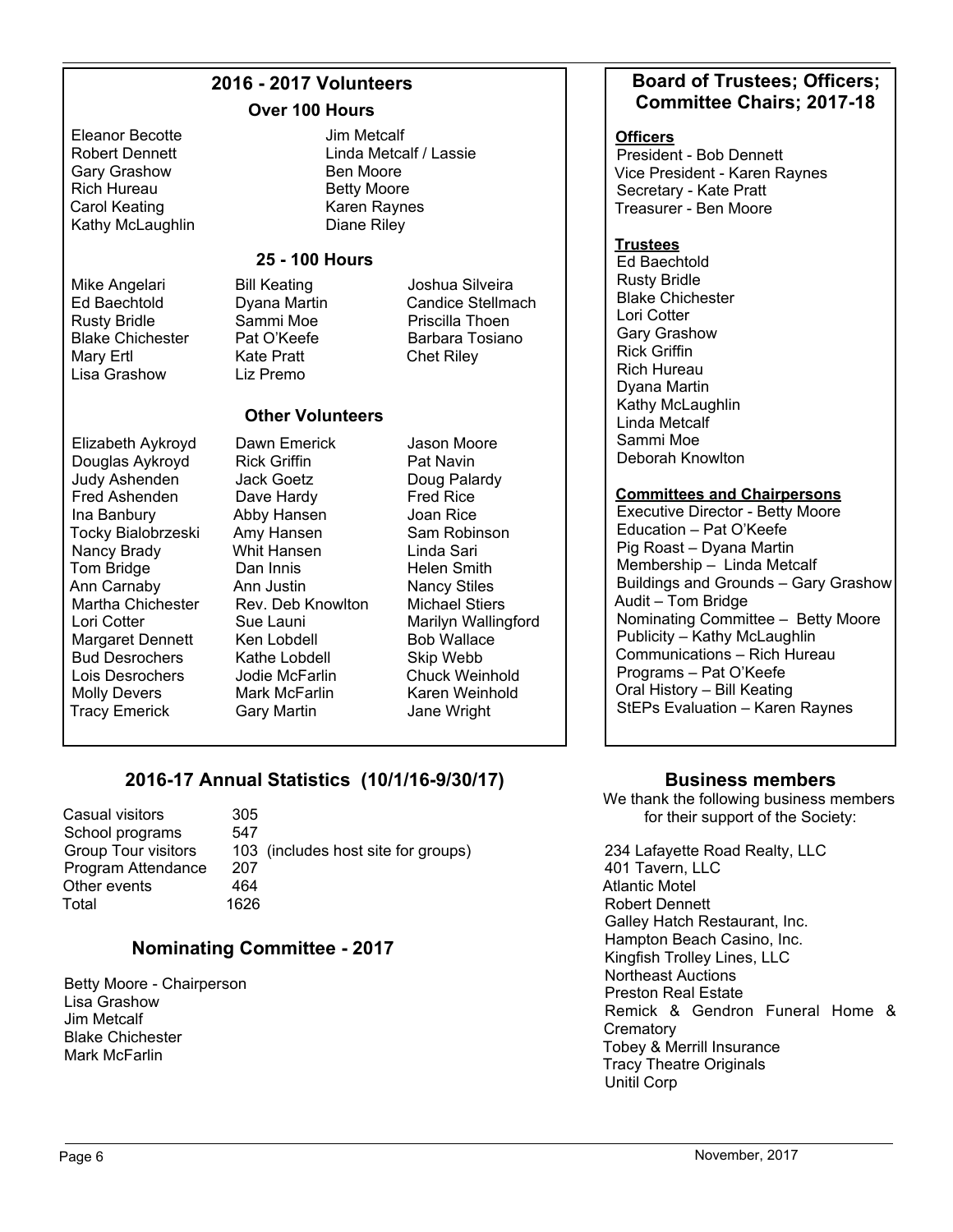#### **HAMPTON HISTORICAL SOCIETY MINUTES FROM THE ANNUAL MEETING – OCTOBER 19, 2017**

The meeting was called to order at 6:30pm by Bob Dennett, President.

Minutes of October 2016 Annual Meeting – Kate Pratt, secretary

It was noted the minutes are published in the Annual Meeting report. Moved by Rich Hureau, second by Carolyn Flake to accept the minutes as presented. Motion approved unanimously.

#### **Treasurer's report** – Ben Moore, treasurer

Ben noted the treasure's reports are published in the Annual Meeting report.

#### **Reports of the officers, boards and committees** – Betty Moore

Betty noted the reports of the officers, boards and committees are published in the Annual Meeting report.

#### **Report of the Nominating committee** – Betty Moore, chair

 Betty introduced the nominating committee members: Blake Chichester, Lisa Grashow, Mark McFarlin and Jim Metcalf. She noted that Josh Silveira is retiring from the Board of Trustees and thanked him for his service and commitment to the Society.

Betty presented the following slate of nominees for the Board of Trustees:

 Rich Hureau, Kathy McLaughlin and Ben Moore for three-year terms to expire in 2020. All are current members of the Board. Lori Cotter and Deborah Knowlton for three-year terms to expire in 2020. Edward Baechtold for a one-year term to expire in 2018.

 Betty Moore asked if there were any other nominations. There being none it was moved by Mark McFarlin to accept the report and to cast one vote for the slate presented by the Nominating committee, second by Blake Chichester. Motion approved unanimously.

#### **2018 Nominating committee**

 Bob Dennett asked for two volunteers to serve on the 2018 Nominating committee. Lisa Grashow and Jim Metcalf volunteered to serve. Their appointments were approved by voice vote.

**Adjournment** – Bob Dennett asked for a motion to adjourn the meeting.

 Moved by Ben Moore to adjourn the 2017 Annual Meeting, second by Chet Riley. Motion approved unanimously. The meeting was adjourned at 6:40pm.

## **"Want" List for the Tuck Museum**

This fall we did a book binding project of town and school reports. As we went through the collection we found that we are missing some issues of school reports and hope that our members can help fill in the gaps. We are looking for Hampton School District reports for the years 1994 and 1995. We also need Winnacunnet Cooperative School District (SAU21) reports for 1998-99, 1999-2000, 2005- 2006, 2009-2010, 2010-2011 and 2011-2012.





One last thing for the "Want" List is information on the patch in the photo at right. It was dropped off last week by Joe McArdle of Suffield, CT. He grew up in Hampton and said that he was not sure what it was used for. Perhaps one of our readers can help us out.

Contact Betty Moore 926-2543 if you can help us out.



**Can you identify this patch for us?**